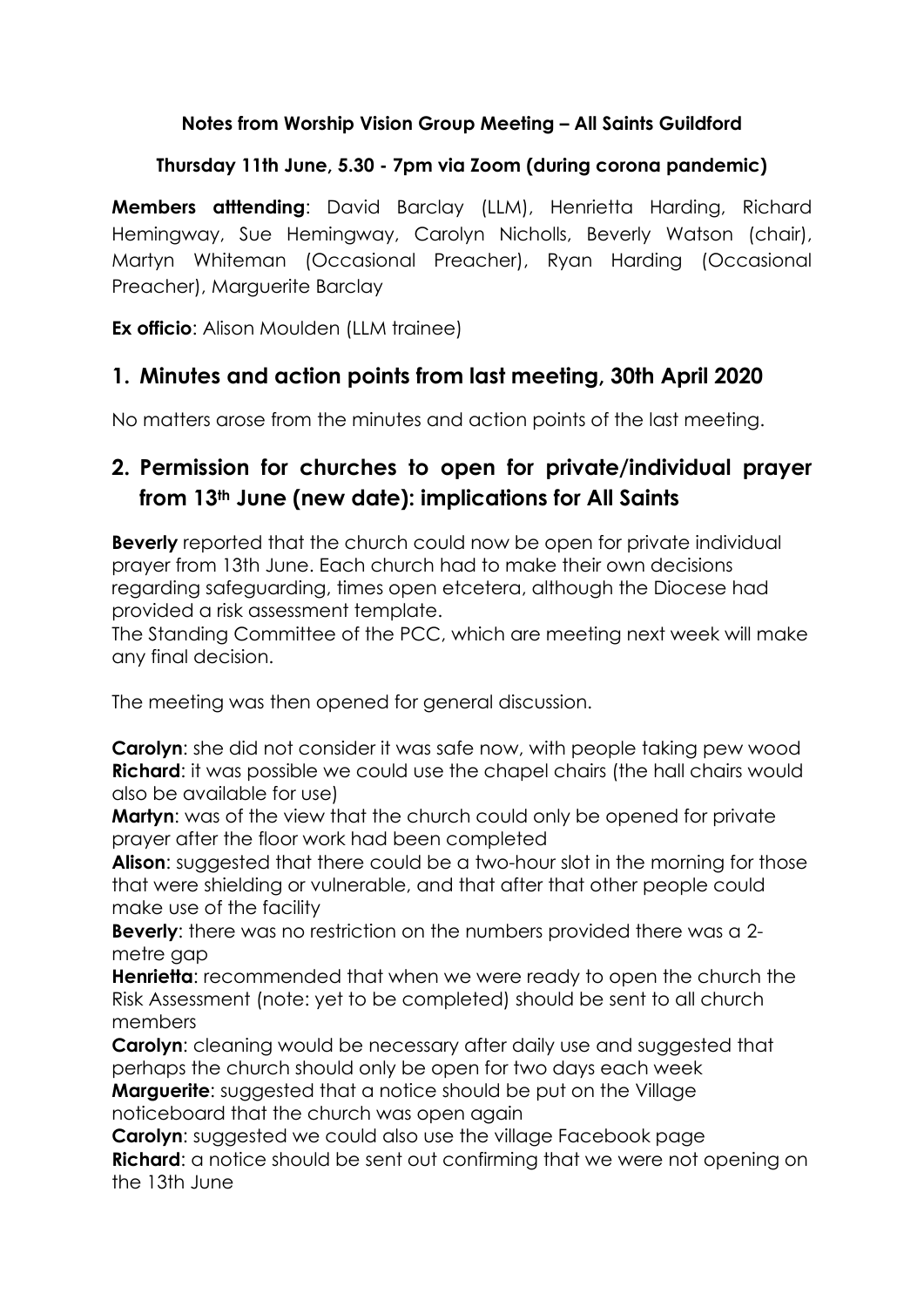**Alison**: commented that it could be a very special experience going into the church when it was a completely open space

**Marquerite**: asked whether we could have candles and it was agreed that battery candles could be provided, and live candles if the church was manned

**Allison:** asked whether Trish was going to go back into the office to work which would give some security to the building (Beverly confirmed that they had already discussed this possibility)

**Carolyn:** there was a lone person working policy which would need to be followed

**Marguerite:** suggested that there could be a notice saying that if people wanted to talk then they should do so outside

**Beverly:** raised the suggestion of there being laminated prayers on the walls. The discussion proceeded and **Alison** said that she would be happy to prepare these and **Carolyn** suggested that perhaps they could be small tables where the prayers could be placed. Lamination would aid cleaning. **David:** confirmed that he would prepare some Thy Kingdom Come prayers. **Alison**: suggested there be a journey of prayer around the church walls.

**It was agreed that** that there would be a journey of prayer around the church walls and that **David** and **Alison** would liaise with each other to provide that

**It was agreed that** all the various comments and suggestions be given to Beverly and that from those comments she distilled a Proposal to put to the meeting of the Standing Committee of the PCC next week.

# **3. Looking back:**

### **(a) Review of Online Services during May and June 2020 (Easter Season, including Ascension and Pentecost). Also dial-in Service. Viewing figures. Email feedback. 'Message Board' idea.**

**Henrietta:** had found the online services engaging and were getting better. She recommended that we should retain an online service after lockdown **Marguerite**: commented that the children's slot for Pentecost had been incredibly helpful for her and **Carolyn** said that it reinforced the main sermon. **Carolyn:** appreciated the variety of the changing liturgy which she had found more able to concentrate on, then when the same liturgy was used on a regular basis

**Richard:** appreciated the variety of music and the amazing talent that we had at All Saints

**Beverly**: confirmed that there had been incredibly positive feedback on the choir's contribution (**Marguerite** also confirmed that she found their contribution most enriching). **Beverly** suggested that next time they could perhaps get a montage of choir members to be displayed.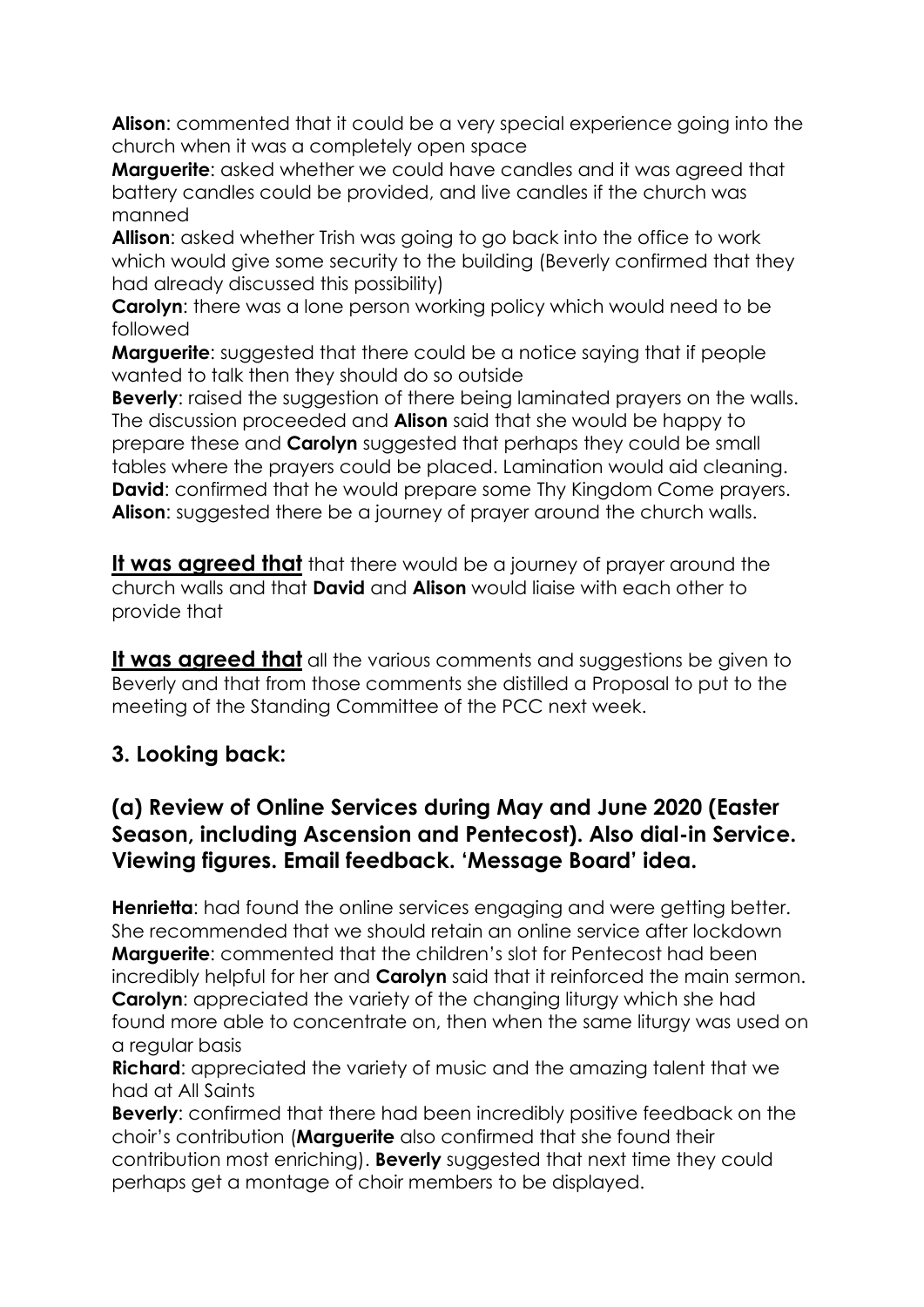**Alison**: commented that the children's slot seemed to be aimed exclusively at the younger age group and she considered that something for those children aged 6+ (up to age 16) would be useful. She commented that that group of children could not use Zoom unless accompanied with a parent, although they used it all the time with their friends. This presence then stifled discussion but was in line with the church current risk assessment provisions. **Beverly**: agreed that the risk assessment should be reviewed. **Carolyn:** commented that a children's group Zoom meeting could take place, provided there were two adults with DBS also in attendance.

**It was agreed** that the terms of the Risk Assessment relating to Zoom meetings including children would be discussed further off-line.

**Beverly**: confirmed that she was discussing with Jeanette the teaching and other input for junior and secondary school children

**It was agreed** that there could be a shift at the All Age service, from providing for infants predominantly, to providing for junior and secondary school children during the lockdown

**Marguerite**: confirmed that there was a real sense of family in the services and Carolyn was congratulated for involving many families who were not normally involved in services.

**Beverly:** confirmed that she and Trish were exploring a wider use of technology for the services and possibly for them to be streamed or zoomed **Marguerite**: the Dial-in service had been very well received and Pauline, who has difficulty with her hearing, could hear every word. It was appreciated that the Blessing had now been included and Joy has instigated a phoneround for the 8am attendees to give each other the Peace.

**Beverly**: that was something we could consider for the whole church. **Henrietta** asked whether any other elements of the service could be included in the dial-in service e.g. music

**Beverly**: advised that music does not work over the telephone line **Beverly**: confirmed that there was a need to continue the online presence as well as having services in real time after lockdown

**Henrietta**: commented that the feedback which had been circulated to the meeting had contained some specific observations (eg. variety of music styles), various observations being about aspects that we have not had prelockdown

**Beverly:** she and Trish were exploring the Message Board idea for services, but this would not create interruptions in the service (addressing **Richard's** question)

# **(b) Review of Thy Kingdom Come daily prayers between Ascension and Pentecost**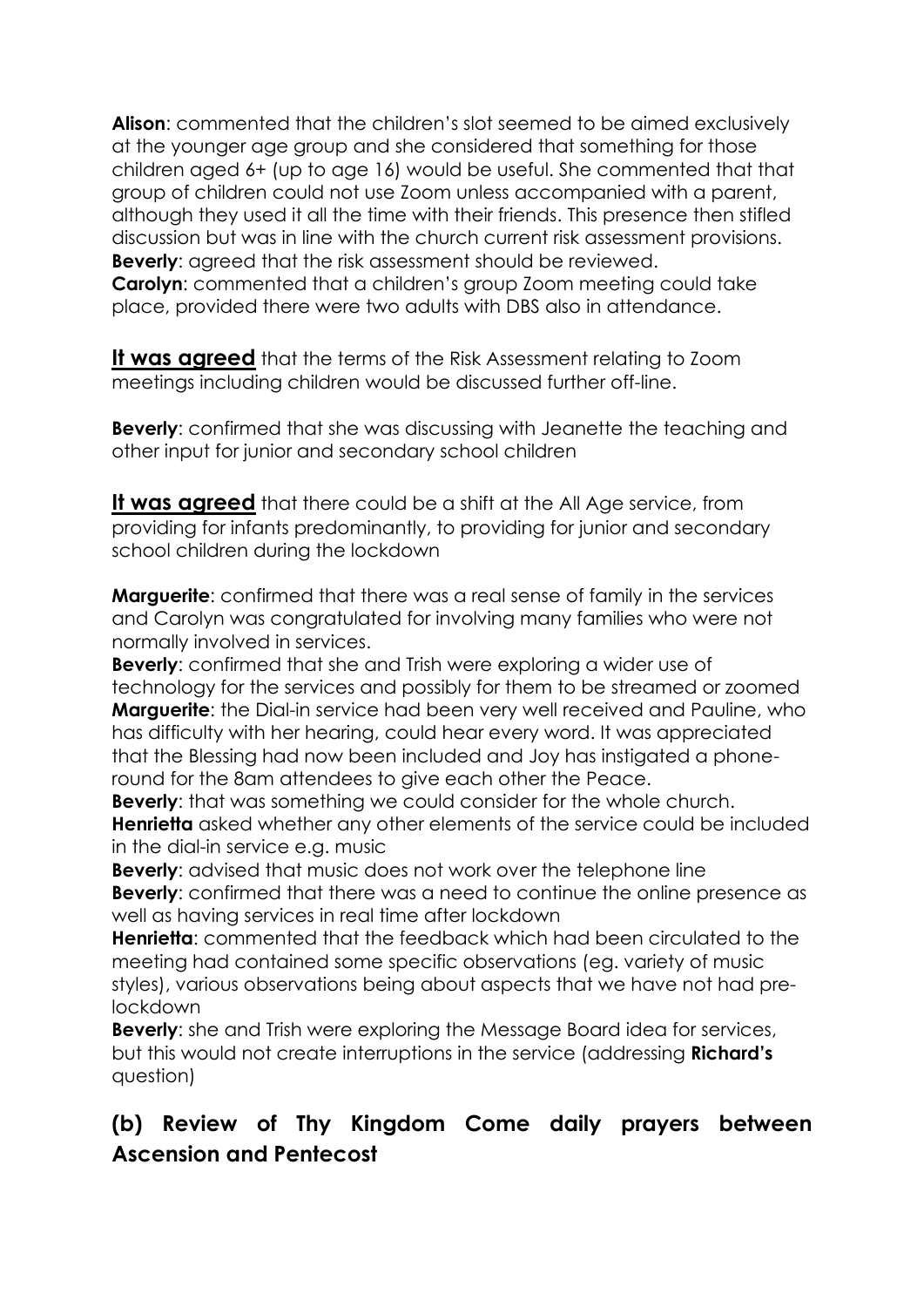**Martyn** reported on the 16 services during the eight days of Thy Kingdom Come and how encouraging it was that 28 different people had attended the services, that in total about 200 had attended during the period and In addition approximately 10 different people had led either the worship, or the prayer themes.

He acknowledged that this level of attendance was almost certainly because it was for a limited duration.

One aspect which was particularly interesting and encouraging was the variety of how people presented the prayer time on their theme.

One person had commented that it felt like a family praying in in one room. **Beverly** commented that prayer had certainly worked well using that medium.

# **(c) Review of Messy Church Holiday Club, May 2020 (Viewing figures: 70,19,12)**

**Beverly:** lots of families had been involved in preparing these three days, which had been led by Jeanette and Rosemary. 70 families watched the first day, but there had then been a big drop-off.

Feedback had been sought and one person had suggested that the zoom link should be sent out every day, not just on the first occasion.

It was clear that those that had attended had probably been Onslow Infant school and from Toddlers Group. It had not been taken up by QE students.

Beverly commented that **it had been decided** that they would not continue Messy Church with QE, rather concentrating on eg prayer spaces, but would still have specific activities for that school. **Henrietta** questioned whether that decision was premature and whether it would bear looking at the content more closely, to see whether it could be tailored for older children.

**Alison** explained that when it had been successful at QE Pippa had introduced the event at a special assembly and also had an exciting activity. **It was agreed** that the group would consider further, but **Beverly** commented that from her experience she had found that Messy Church did not really work for juniors.

At this stage **Alison** raised the concern that the church should address the current issues of BLM as children needed guidance and were asking questions. There was a wide discussion with **Henrietta** commented that, appreciating she was a privileged black person, she looked at the positives for the future, rather than concentrate on the current negatives. It was suggested that perhaps we should get the children together to discuss these issues, but further consideration was needed.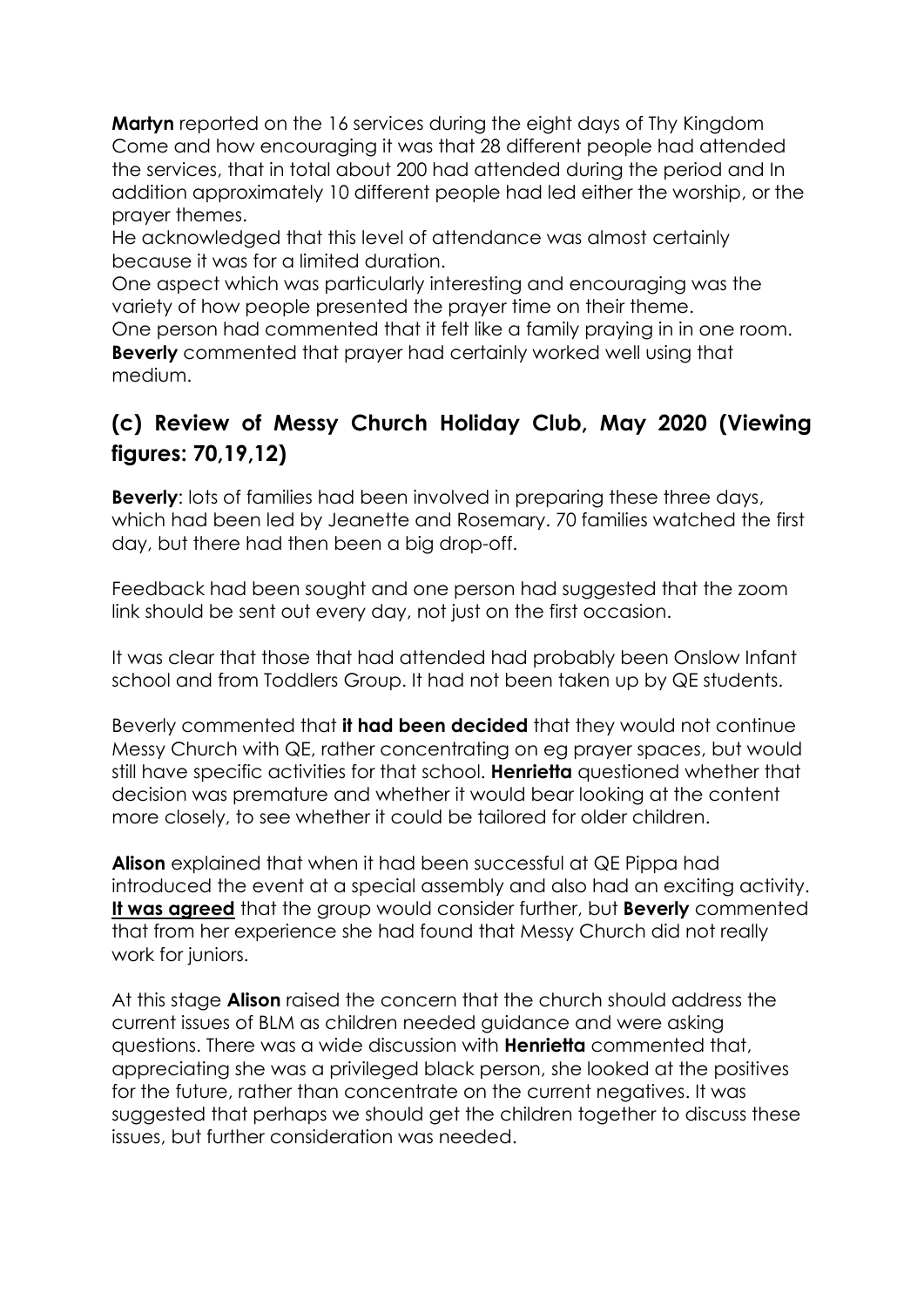# **4. Looking forwards:**

### **(a) Worship Survey follow up (postponed until after corona lockdown/may now be out of date**

**Beverly** suggested that the results of the survey were probably now obsolete and that we would need to take new soundings, taking account, however, of the observations that had already been made. This topic was therefore on hold, but we would return to it in the future.

# **(b) Holy Communion: how could we offer this while the church building is closed?**

There seemed to be general consent that people would value communion and it was suggested that either this was communion at 9:15 on Thursday (as previously, but over the Internet). [It was observed that some of the older people who attended that service would not have access to the Internet.] Alternatively, there could be another communion service during our 10 o'clock service.

**Carolyn** commented that we could have communion at a 10 o'clock Sunday service and people would then see what it was like. **Henrietta** commented that this would go across the current mixed format of the services, which seemed to be popular.

**Martyn** suggested that perhaps there could be a Zoom communion after the 10 o'clock service and before coffee.

**It was agreed** that **Beverly** would consider this further.

### **(c) Worship Rota for June, July, August 2020**

This was approved and **Beverly** commented that she was very grateful for the preachers that we had now, in particular commenting on the involvement of Ryan and Lydia.

# **(d) Daily Prayer while church building is shut, and as it reopens Martyn**

**Richard** commented that once this was started again in the church then it would be good to move to having three readings as previously.

**Martyn** put the proposal outlined in Beverley's email of 10<sup>th</sup> June.

**Marguerite** commented that some research was needed to see what people would be put prepared to assist in delivering a service and being responsible for a prayer theme.

**Richard**: encouraged more study of the Bible and Beverly confirmed that she had been looking at that aspect only that day.